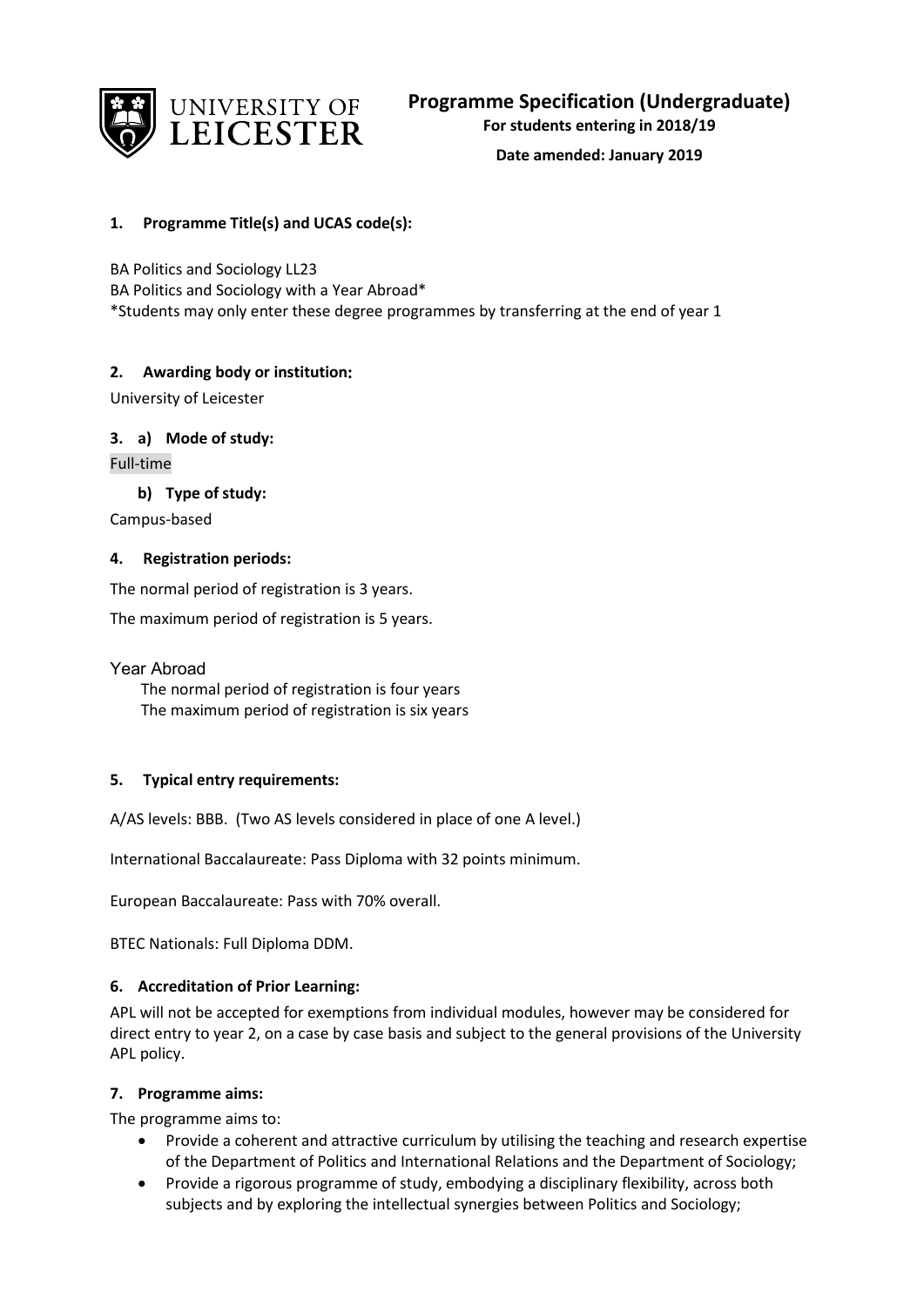- Enable students to apply a theoretical understanding of Politics within a sociological and contemporary context;
- Develop student expertise in the key areas of both disciplines allowing for dissertation specialisation in the final year;
- Provide a supportive, stimulating and challenging learning experience for students;
- Assist students to develop a range of cognitive and social skills relevant to their intellectual, vocational and personal development;
- Equip graduates with skills of research and analysis as a foundation for further study at postgraduate level in Politics, Sociology and cognate disciplines.

For those on the Year Abroad:

- provide an opportunity for Leicester students to spend their third year abroad, studying at a partner institution in Europe as part of the European Erasmus framework exchange program or a partner institution on another continent as part of the Study Abroad exchange programme;
- develop study skills in another university following a guided programme of learning for the period spent abroad;
- provide an opportunity for exchange students from partner institutions in another country to study in the United Kingdom;
- provide and build on links between the University of Leicester and its partner institutions
- develop an awareness of Politics and Sociology education in another country;
- develop a critical understanding of the different national, international and European political and social phenomena;
- develop an appreciation of the different approaches to the study of Politics and Sociology adopted by different types of scholars both in the United Kingdom and abroad;
- develop linguistic skills in a European language if the student goes to a partner university where the teaching language is not English.

# **8. Reference points used to inform the programme specification:**

- QAA Framework for Higher Education Qualifications
- QAA Benchmarking statement for Politics and International Relations: **<http://www.qaa.ac.uk/en/Publications/Documents/SBS-politics-15.pdf>**
- QAA Benchmarking statement for Sociology: **[http://www.qaa.ac.uk/en/Publications/Documents/Subject-benchmark-statement-](http://www.qaa.ac.uk/en/Publications/Documents/Subject-benchmark-statement-Sociology.pdf)[Sociology.pdf](http://www.qaa.ac.uk/en/Publications/Documents/Subject-benchmark-statement-Sociology.pdf)**
- University Employability Strategy
- University of Leicester Periodic Development Review Report (February 2014)
- External Examiners' Reports
- First Destination Survey
- Student feedback (NSS 2014)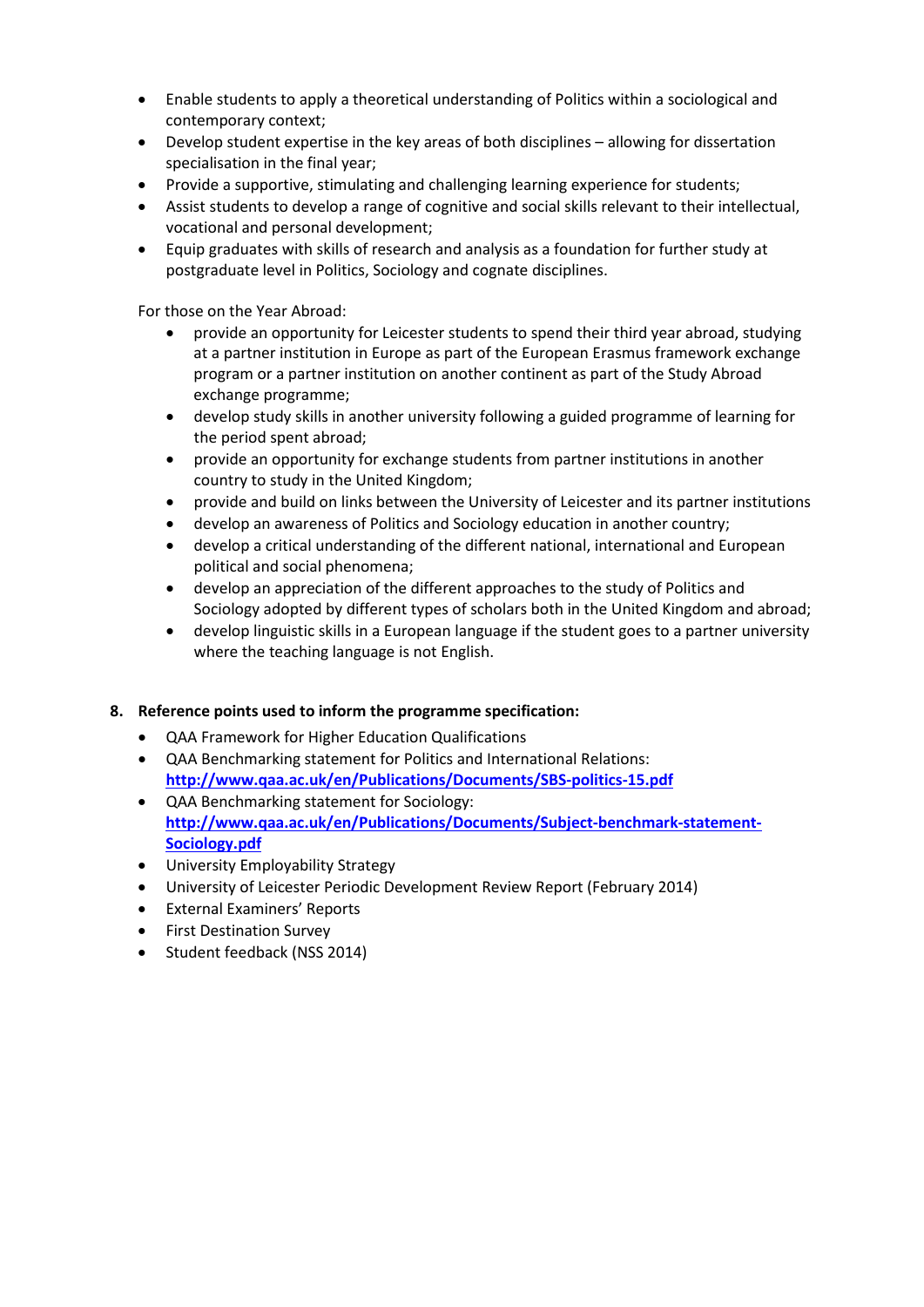# **9. Programme Outcomes:**

| <b>Intended Learning</b><br><b>Outcomes</b>         | <b>Teaching and Learning</b><br><b>Methods</b>                    | <b>How Demonstrated?</b>           |
|-----------------------------------------------------|-------------------------------------------------------------------|------------------------------------|
|                                                     | (a) Discipline specific knowledge and competencies                |                                    |
|                                                     | (i) Mastery of an appropriate body of knowledge                   |                                    |
| Demonstrate mastery of an                           | Lectures, seminars, tutorials,                                    | Essays, essay-based                |
| appropriate body of                                 | directed reading, problem-                                        | examinations, dissertations,       |
| knowledge in Politics and                           | solving exercises, individual                                     | written reports, reviews,          |
| Sociology.                                          | consultations with staff, and                                     | portfolios, seminar presentations, |
|                                                     | independent research.                                             | contributions to class             |
|                                                     |                                                                   | discussions, problem-solving       |
|                                                     |                                                                   | exercises.                         |
| [Year Abroad]                                       |                                                                   |                                    |
| Acquire knowledge of                                | Language classes provided during                                  | Essays, examinations, seminar      |
| another European language                           | 2 <sup>nd</sup> year; 3 <sup>rd</sup> year abroad taught          | presentations and contributions    |
| if the student goes to a                            | in some cases in a foreign                                        | to tutorial                        |
| partner university where the                        | language.                                                         |                                    |
| teaching language is not                            |                                                                   |                                    |
| English.                                            |                                                                   |                                    |
|                                                     | (ii) Understanding and application of key concepts and techniques |                                    |
| Demonstrate the                                     | Lectures, seminars, tutorials,                                    | Essays, essay-based                |
| assimilation of core                                | directed reading, problem-                                        | examinations, dissertations,       |
| theoretical concepts and                            | solving exercises, individual                                     | reviews, portfolios, seminar       |
| their application in Politics                       | consultations with staff, and                                     | presentations, contributions to    |
| and Sociology.                                      | independent research.                                             | class discussions, problem-solving |
|                                                     |                                                                   | exercises, computer-based          |
| Demonstrate a familiarity                           |                                                                   | exercises.                         |
| and engage critically with a                        |                                                                   |                                    |
| range of approaches, issues<br>and concepts in both |                                                                   |                                    |
| disciplines.                                        |                                                                   |                                    |
|                                                     |                                                                   |                                    |
| [Year Abroad]                                       |                                                                   |                                    |
| As above                                            | As above.                                                         | As above.                          |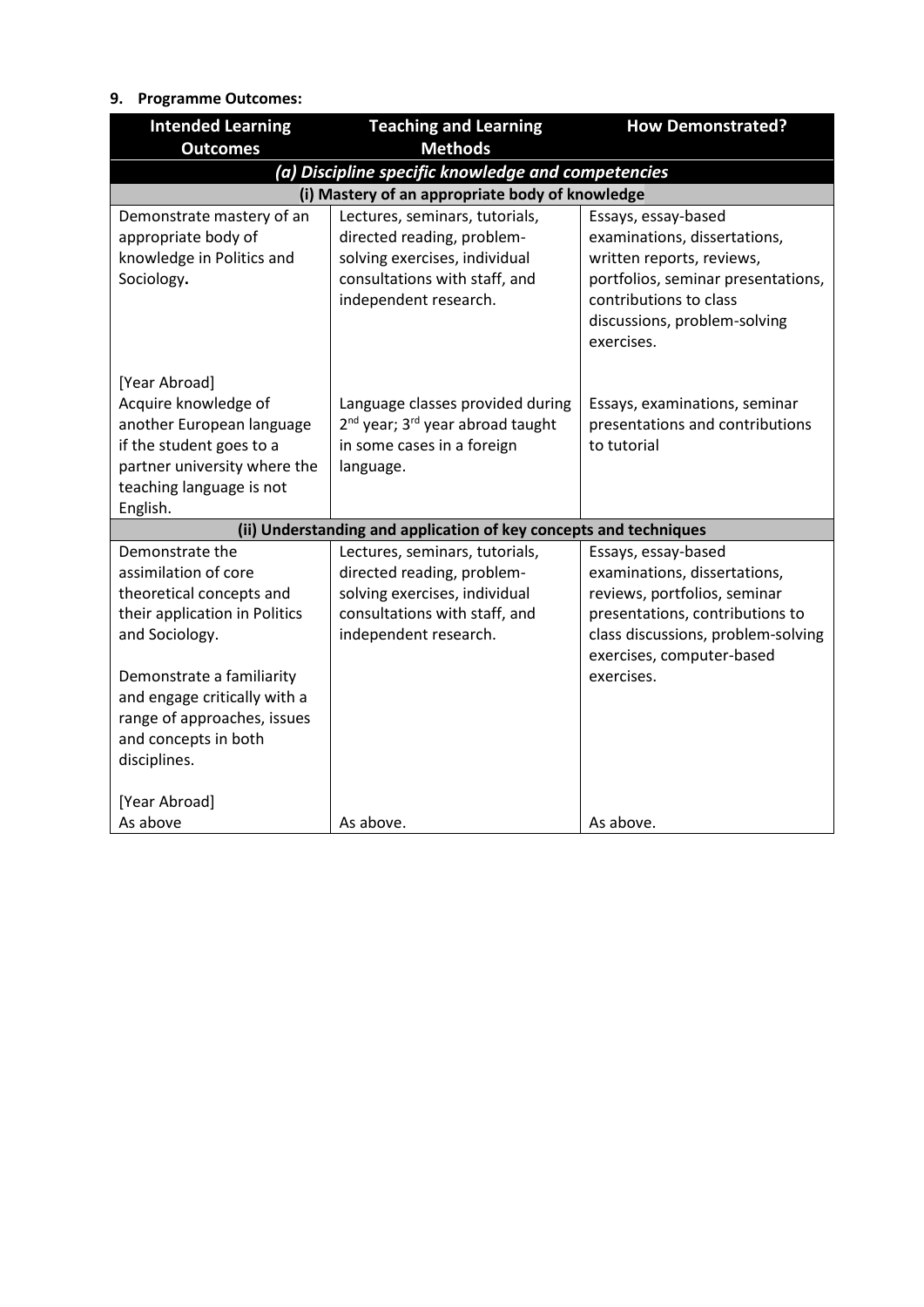| <b>Intended Learning</b>                                                                                                                                                                                    | <b>Teaching and Learning</b>                                                                                                         | <b>How Demonstrated?</b>                                                                                                                              |
|-------------------------------------------------------------------------------------------------------------------------------------------------------------------------------------------------------------|--------------------------------------------------------------------------------------------------------------------------------------|-------------------------------------------------------------------------------------------------------------------------------------------------------|
| <b>Outcomes</b>                                                                                                                                                                                             | <b>Methods</b>                                                                                                                       |                                                                                                                                                       |
|                                                                                                                                                                                                             | (iii) Critical analysis of key issues                                                                                                |                                                                                                                                                       |
| Develop and sustain<br>arguments addressing<br>questions and issues in<br>Politics and Sociology,<br>formulating appropriate<br>questions and<br>drawing on evidence.                                       | Lectures, seminars, tutorials,<br>directed reading, group work,<br>individual consultations with<br>staff, and independent research. | Essays, essay-based<br>examinations, dissertations,<br>seminar presentations,<br>contributions to class<br>discussions, problem-solving<br>exercises. |
| Analyse the Politics and<br>Sociology of different states,<br>societies, and/or cultures.                                                                                                                   |                                                                                                                                      |                                                                                                                                                       |
| Reflect critically on a range<br>of historical and<br>contemporary<br>developments in the<br>disciplines of Politics and<br>Sociology.                                                                      |                                                                                                                                      |                                                                                                                                                       |
| [Year Abroad]<br>Demonstrate the ability to<br>analyse through appropriate<br>methodologies aspects of<br>European politics and<br>societies, and foreign<br>political and social structures<br>& dynamics. | As above.                                                                                                                            | As above.                                                                                                                                             |
|                                                                                                                                                                                                             | (iv) Clear and concise presentation of material                                                                                      |                                                                                                                                                       |
| Present issues and problems                                                                                                                                                                                 | Lectures, seminars, tutorials,                                                                                                       | Essays, essay-based                                                                                                                                   |
| in Politics and Sociology in a                                                                                                                                                                              | directed reading, group work,                                                                                                        | examinations, dissertations,                                                                                                                          |
| clear and concise way in a                                                                                                                                                                                  | individual consultations with                                                                                                        | reviews, portfolios, seminar                                                                                                                          |
| variety of written and oral                                                                                                                                                                                 | staff, and independent research.                                                                                                     | presentations and contributions                                                                                                                       |
| formats.                                                                                                                                                                                                    |                                                                                                                                      | to class discussions.                                                                                                                                 |
|                                                                                                                                                                                                             | (v) Critical appraisal of evidence with appropriate insight                                                                          |                                                                                                                                                       |
| Read, analyse and reflect                                                                                                                                                                                   | Lectures, seminars, tutorials,                                                                                                       | Essays, essay-based                                                                                                                                   |
| critically and contextually                                                                                                                                                                                 | group work, individual                                                                                                               | examinations, dissertations,                                                                                                                          |
| upon major texts and other                                                                                                                                                                                  | consultations with staff, and                                                                                                        | written reports, reviews,                                                                                                                             |
| source materials in Politics<br>and Sociology.                                                                                                                                                              | independent research.                                                                                                                | portfolios, seminar presentations,<br>contributions to class                                                                                          |
|                                                                                                                                                                                                             |                                                                                                                                      | discussions, problem-solving                                                                                                                          |
|                                                                                                                                                                                                             |                                                                                                                                      | exercises.                                                                                                                                            |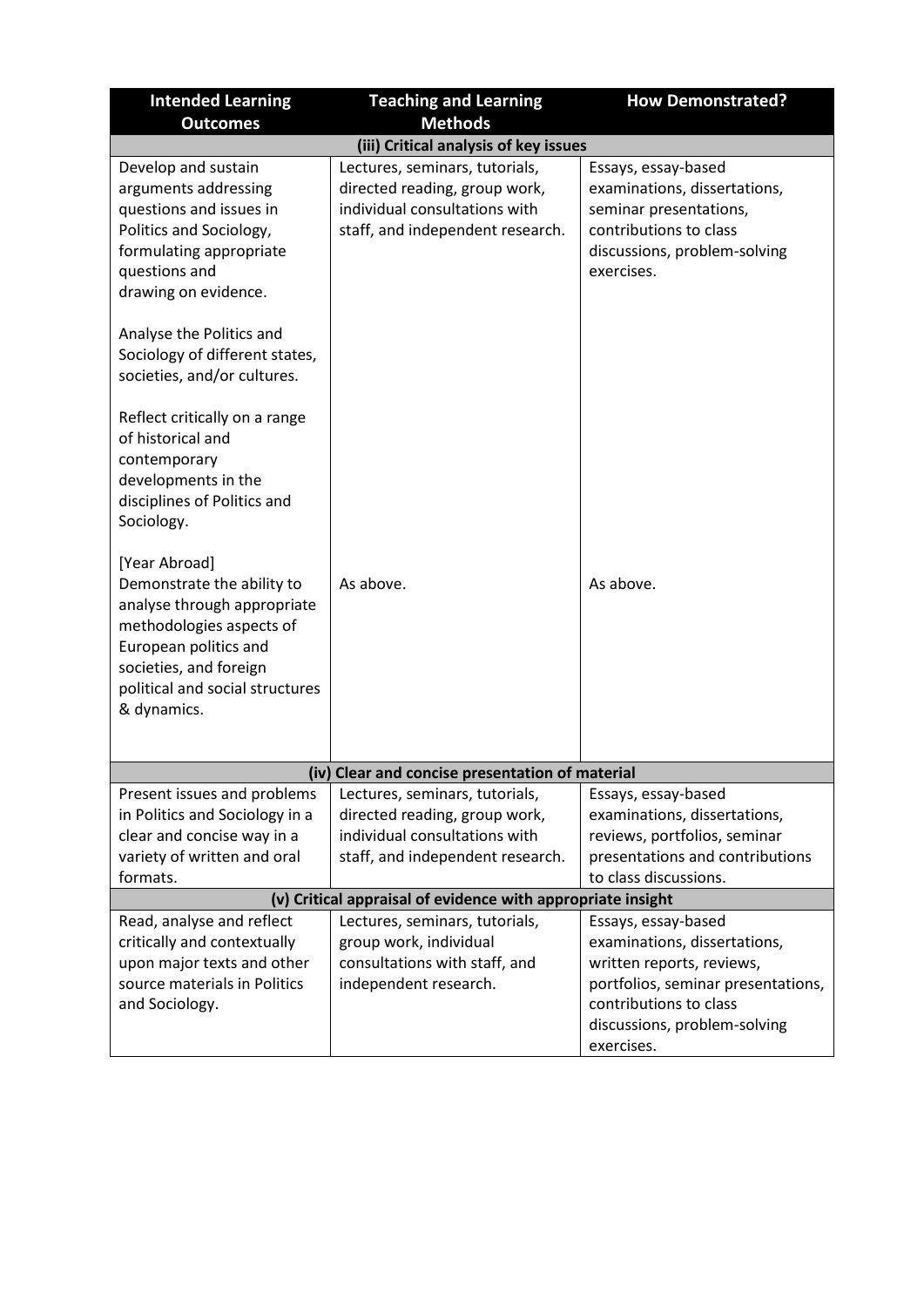| <b>Intended Learning</b><br><b>Outcomes</b>                                                                                                                                                                                             | <b>Teaching and Learning</b><br><b>Methods</b>                                                               | <b>How Demonstrated?</b>                                                                                  |
|-----------------------------------------------------------------------------------------------------------------------------------------------------------------------------------------------------------------------------------------|--------------------------------------------------------------------------------------------------------------|-----------------------------------------------------------------------------------------------------------|
|                                                                                                                                                                                                                                         | (vi) Other discipline specific competencies                                                                  |                                                                                                           |
| Plan, design, research and<br>present a sustained and<br>independently conceived<br>piece of writing in Politics.                                                                                                                       | Dissertation supervisions,<br>research methods classes and<br>independent research.                          | Independent research projects,<br>dissertations and research<br>presentations.                            |
| [Year Abroad]<br>Demonstrate inter-cultural<br>awareness and<br>understanding.                                                                                                                                                          | As above.                                                                                                    | As above.                                                                                                 |
|                                                                                                                                                                                                                                         | (b) Transferable skills                                                                                      |                                                                                                           |
|                                                                                                                                                                                                                                         | (i) Oral communication                                                                                       |                                                                                                           |
| Develop clarity, fluency and<br>coherence in oral<br>expression of issues in<br>Politics and Sociology.<br>Participate effectively as a<br>student in group<br>discussions.                                                             | Seminars, tutorials, group work,<br>individual consultations with<br>staff and feedback on<br>presentations. | Seminar presentations,<br>contributions to class discussions,<br>individual dissertation<br>presentation. |
| [Year Abroad]<br>To display the ability to<br>communicate in a European<br>language in a fluent,<br>accurate and appropriate<br>manner if the student goes<br>to a partner university where<br>the teaching language is not<br>English. | Language classes.                                                                                            | Exercise, oral presentations.                                                                             |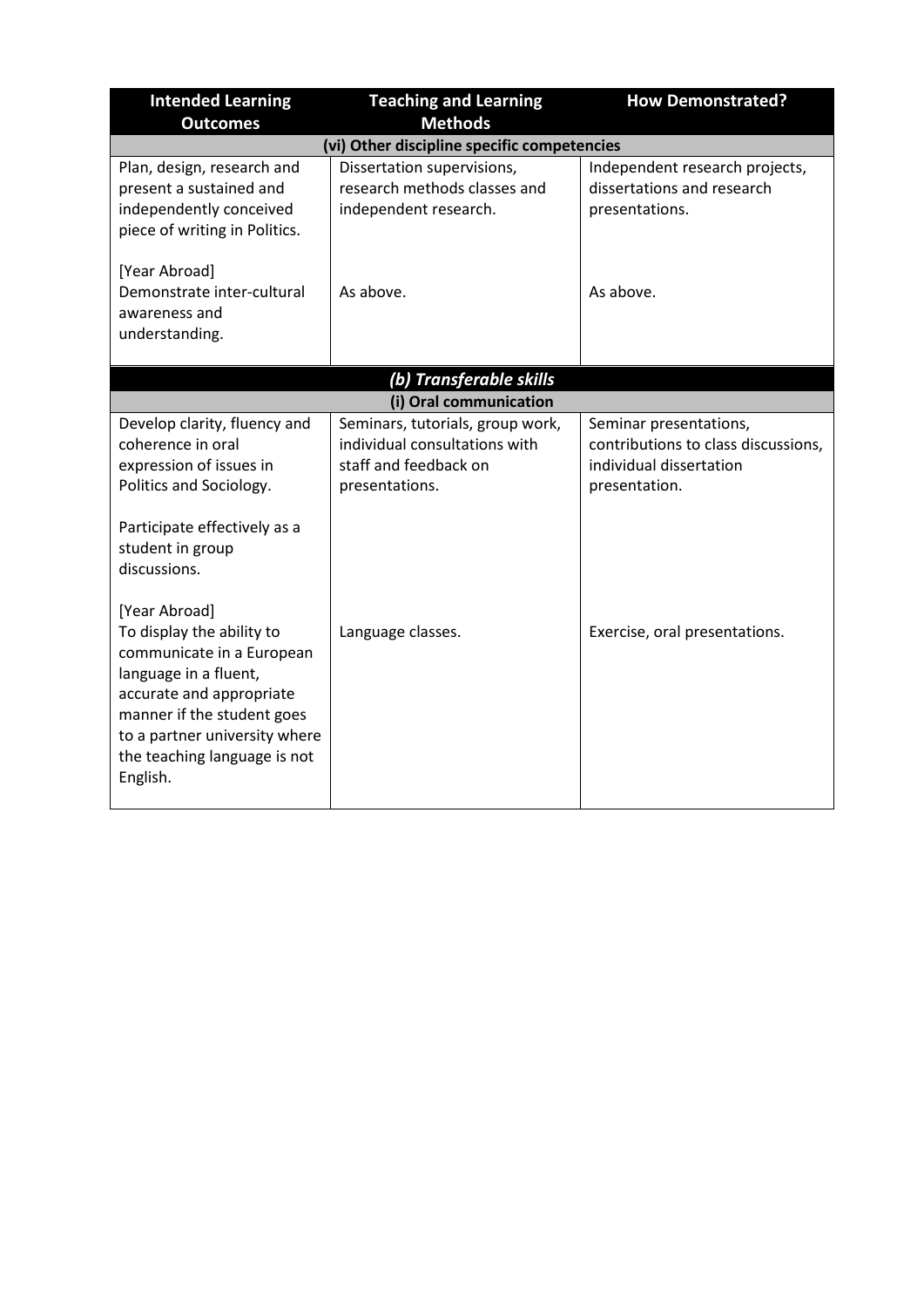| <b>Intended Learning</b>                                                                                                                                                                                                                                                                                                                                                                                                                                                 | <b>Teaching and Learning</b>                                                                                                                                                                                                                                                | <b>How Demonstrated?</b>                                                                                                                                          |
|--------------------------------------------------------------------------------------------------------------------------------------------------------------------------------------------------------------------------------------------------------------------------------------------------------------------------------------------------------------------------------------------------------------------------------------------------------------------------|-----------------------------------------------------------------------------------------------------------------------------------------------------------------------------------------------------------------------------------------------------------------------------|-------------------------------------------------------------------------------------------------------------------------------------------------------------------|
| <b>Outcomes</b>                                                                                                                                                                                                                                                                                                                                                                                                                                                          | <b>Methods</b>                                                                                                                                                                                                                                                              |                                                                                                                                                                   |
| Develop and sustain<br>arguments in Politics and<br>Sociology in a variety of<br>written forms.<br>Demonstrate clarity, fluency<br>and coherence in written<br>expression of issues in<br>Politics and Sociology.<br>[Year Abroad]<br>To produce texts of various<br>types in a European language<br>demonstrating accuracy and<br>appropriate discourse<br>conventions if the student<br>goes to a partner university<br>where the teaching language<br>is not English. | (ii) Written communication<br>Seminars, tutorials, problem-<br>solving exercises, independent<br>research, individual consultations<br>with staff and feedback on<br>coursework and assessed work.<br>Language classes, formative<br>coursework in partner<br>institutions. | Essays, essay-based<br>examinations, dissertations,<br>written reports, reviews,<br>portfolios, seminar presentations,<br>problem-solving exercises.<br>As above. |
|                                                                                                                                                                                                                                                                                                                                                                                                                                                                          |                                                                                                                                                                                                                                                                             |                                                                                                                                                                   |
|                                                                                                                                                                                                                                                                                                                                                                                                                                                                          | (iii) Information technology                                                                                                                                                                                                                                                |                                                                                                                                                                   |
| Use IT to effectively<br>support their studies in<br>Politics and Sociology,<br>including use of IT<br>for bibliographic and<br>archive searches, data<br>analysis and written/visual<br>presentation of work.<br>Integration of IT into<br>presentations (e.g.<br>PowerPoint) and research                                                                                                                                                                              | Induction programme,<br>computer practical classes,<br>online learning resources,<br>independent research,<br>interaction with staff and peers<br>via Blackboard and email.                                                                                                 | Essays, independent research<br>projects, computer-based<br>exercises, problem-based<br>exercises.<br>[Year Abroad]                                               |
| (e.g. Blackboard, online<br>archives/sources).                                                                                                                                                                                                                                                                                                                                                                                                                           |                                                                                                                                                                                                                                                                             | With regard to the 3 <sup>rd</sup> year of the<br>programme, communication with<br>students abroad is conducted via<br>the internet.                              |
|                                                                                                                                                                                                                                                                                                                                                                                                                                                                          | (iv) Numeracy                                                                                                                                                                                                                                                               |                                                                                                                                                                   |
| Analyse data associated<br>with Politics and Sociology<br>using statistical<br>and graphical techniques.                                                                                                                                                                                                                                                                                                                                                                 | Lectures, computer practical<br>classes.                                                                                                                                                                                                                                    | Independent research<br>projects, computer-based<br>exercises, problem-based<br>exercises.<br>[Year Abroad]<br>Equivalent forms of assessment                     |
|                                                                                                                                                                                                                                                                                                                                                                                                                                                                          |                                                                                                                                                                                                                                                                             | in partner institutions.                                                                                                                                          |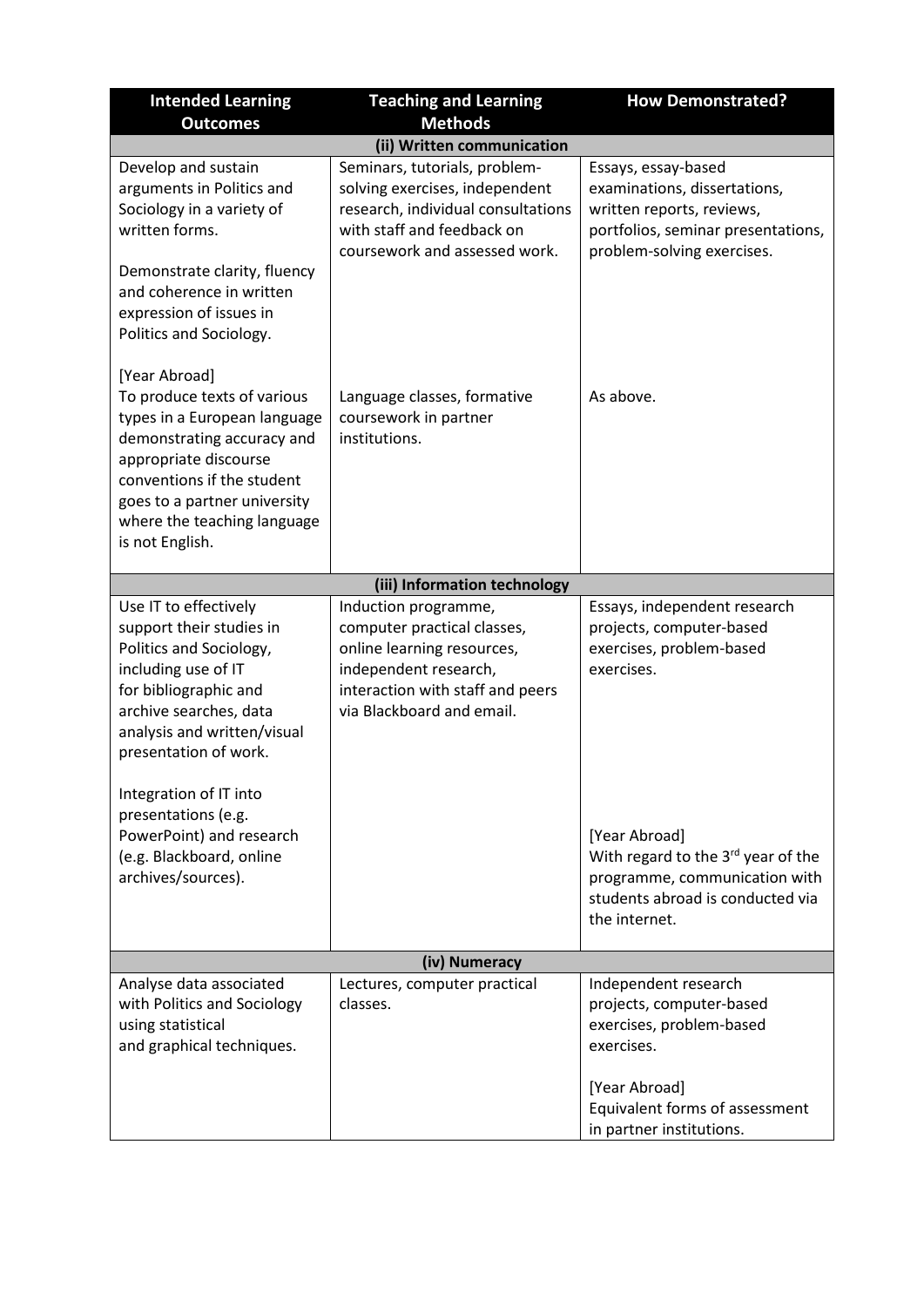| <b>Intended Learning</b><br><b>Outcomes</b>                                                                                                                                     | <b>Teaching and Learning</b><br><b>Methods</b>                                                                                                               | <b>How Demonstrated?</b>                                                                                                                                 |
|---------------------------------------------------------------------------------------------------------------------------------------------------------------------------------|--------------------------------------------------------------------------------------------------------------------------------------------------------------|----------------------------------------------------------------------------------------------------------------------------------------------------------|
|                                                                                                                                                                                 | (v) Team working                                                                                                                                             |                                                                                                                                                          |
| Be able to work<br>collaboratively to jointly<br>explore issues and<br>arguments in Politics and<br>Sociology, and to<br>recognise the value of<br>working closely with others. | Interactive seminars, tutorials<br>and group-work exercises.                                                                                                 | Participation in group work,<br>seminar presentations, role plays<br>and simulations, contributions to<br>class discussions, problem-based<br>exercises. |
| [Year Abroad]<br>Be able to work<br>collaboratively in an<br>international environment                                                                                          |                                                                                                                                                              | [Year Abroad]<br>Plus equivalent forms of<br>assessment in partner<br>institutions.                                                                      |
|                                                                                                                                                                                 | (vi) Problem solving                                                                                                                                         |                                                                                                                                                          |
| Address problems in<br>Politics and Sociology in<br>depth using a range of<br>primary and secondary<br>sources.                                                                 | Seminars, tutorials and<br>problem-solving exercises.                                                                                                        | Essays, examinations,<br>independent research projects,<br>written reports, problem-solving<br>exercises.                                                |
| Synthesise differing<br>approaches to both<br>disciplines.                                                                                                                      |                                                                                                                                                              |                                                                                                                                                          |
|                                                                                                                                                                                 | (vii) Information handling                                                                                                                                   |                                                                                                                                                          |
| Gather and deploy evidence<br>and data to find, retrieve,<br>sort and exchange new<br>information.                                                                              | Seminars, tutorials, directed<br>reading, specialist research<br>methods workshops, practical<br>problem-solving exercises and<br>online learning resources. | Essays, independent research<br>projects, written reports,<br>problem-solving<br>exercises.                                                              |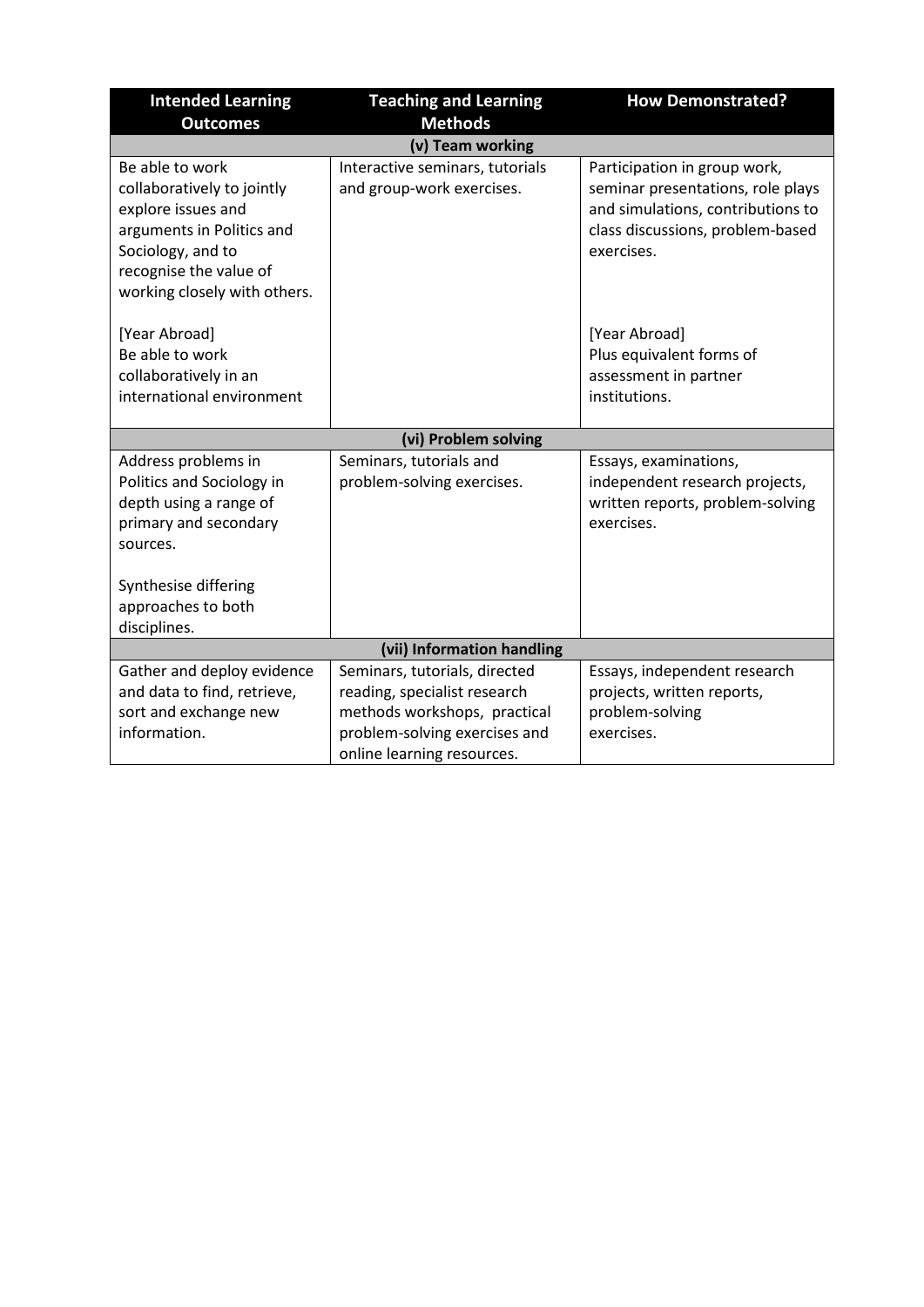| <b>Intended Learning</b>                                                                                                                                                                                                                                                                          | <b>Teaching and Learning</b>                                                                                                                                       | <b>How Demonstrated?</b>                            |
|---------------------------------------------------------------------------------------------------------------------------------------------------------------------------------------------------------------------------------------------------------------------------------------------------|--------------------------------------------------------------------------------------------------------------------------------------------------------------------|-----------------------------------------------------|
| <b>Outcomes</b>                                                                                                                                                                                                                                                                                   | <b>Methods</b>                                                                                                                                                     |                                                     |
|                                                                                                                                                                                                                                                                                                   | (viii) Skills for lifelong learning                                                                                                                                |                                                     |
| Demonstrate intellectual<br>independence through the<br>setting of research tasks and<br>the solving of problems in<br>Politics and Sociology.                                                                                                                                                    | All of the above particularly<br>independent research.                                                                                                             | All of the above, particularly<br>the dissertation. |
| Reflect upon own learning<br>and achievements and plan<br>for personal, educational<br>and career development.                                                                                                                                                                                    | Tutorials, career development<br>programmes, resource-based<br>learning, personal development<br>planning programme and<br>individual consultations with<br>staff. | Portfolio, curriculum vitae.                        |
| {Year Abroad]<br>To demonstrate strategies<br>for self-monitoring and<br>continued maintenance and<br>development of skills in a<br>European language if the<br>student goes to a partner<br>university where the<br>teaching language is not<br>English. Adaptation to a<br>foreign environment. | Development of metalinguistic<br>awareness through language<br>classes, tasks designed to expand<br>a foreign language repertoire.                                 | Language assignments, ability to<br>self-correct.   |

# **10. Progression points:**

Senate Regulation 5: Regulations governing undergraduate programmes of study: [Senate Regulation 5: Regulations governing undergraduate programmes of study.](http://www2.le.ac.uk/offices/sas2/regulations/documents/senatereg5-undergraduates.pdf)

In cases where a student has failed to meet a requirement to progress he or she will be required to withdraw from the course.

### **11. Scheme of Assessment:**

Scheme of Assessment: This programme follows the standard scheme of award and classification set out i[n Senate Regulation 5](http://www2.le.ac.uk/offices/sas2/regulations/documents/senatereg5-undergraduates.pdf)

### **Application to Transfer from BA Politics and Sociology to BA Politics and Sociology with a Year Abroad**

Students are invited to apply at the end of their first year to transfer to the BA Politics and Sociology with a Year Abroad.

### **Progression from 2nd year to year abroad**

Students may progress to the year abroad with no more than 30 credits of failed modules in year 2. Good attendance and observation of academic obligations must continue to be maintained throughout year 2. Failure to do so may result in the opportunity to study abroad being withdrawn and the student being transferred to the BA Politics and Sociology (without year abroad) or withdrawn from the course entirely.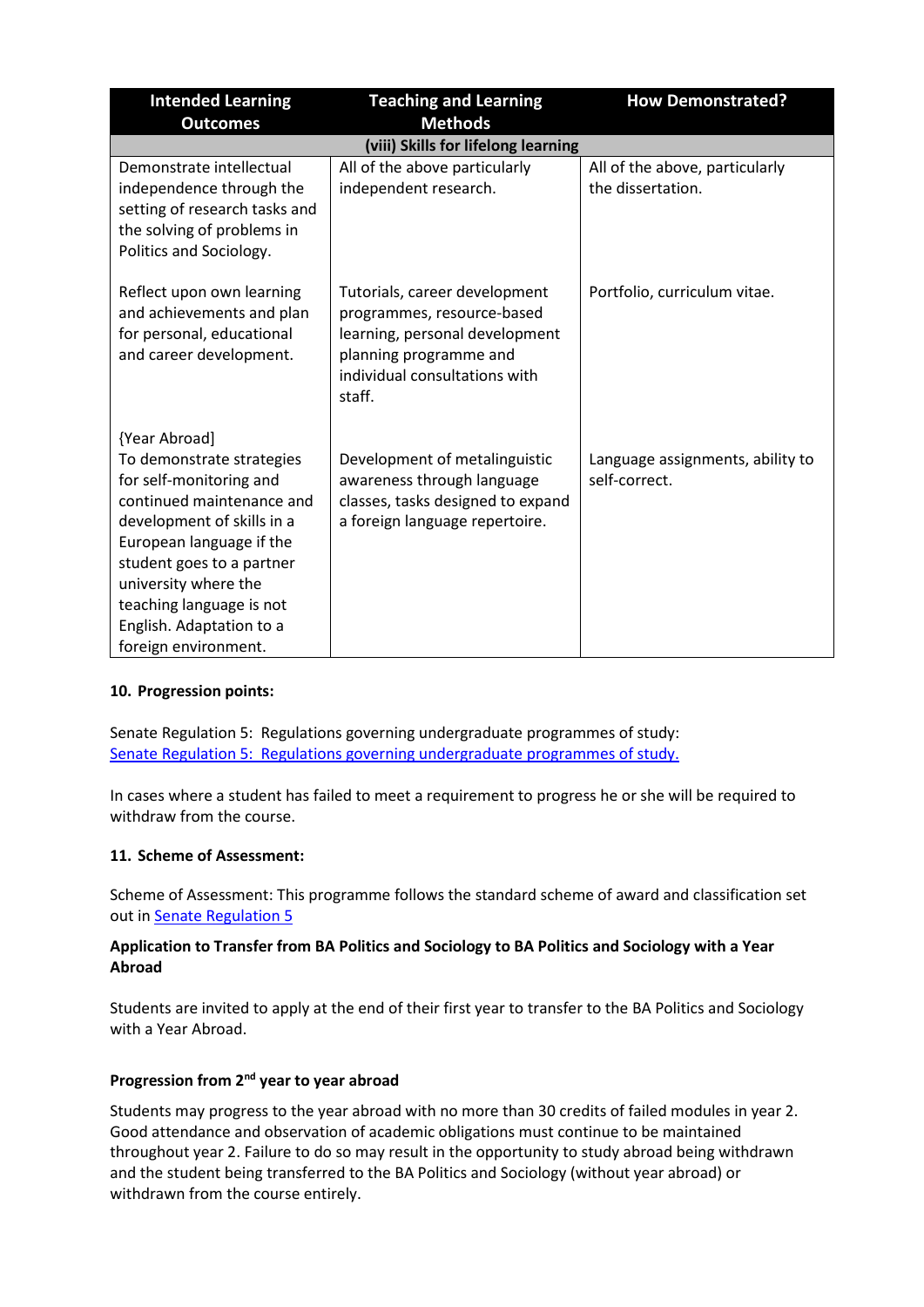For the year abroad year students are required to complete the equivalent of 60 ECTS if studying at a European partner institution.

For a student to progress to the final year of the BA with a Year Abroad programme the following will apply:

i) If the student is studying and being assessed in a foreign language he/she has to pass at least half of his/her second semester modules in the partner institution. This requirement emphasises that the year abroad is to be taken seriously as a period of study but is not so onerous as to negatively impact students on this programme. If a student has failed to pass half the credits in his/her second semester during the year abroad, including resit options as per the partner institution's rules, by the Board of Examiners, the Board will consider whether the student should have to transfer on to the BA Politics and Sociology (without year abroad) for their final year, taking their overall attendance and observation of academic obligations into consideration.

ii) If the student is studying and being assessed in English he/she has to achieve an average of 50% for the whole year. If a student has failed to achieve an average of 50% for the year, including resit options as per the partner institution's rules, by the Board of Examiners, the Board will consider whether the student should have to transfer on to the BA Politics and Sociology (without year abroad) for their final year, taking their overall attendance and observation of academic obligations into consideration.

iii) If the student is studying and being assessed in a combination of English and a Foreign Language the progression rules used will be based on the language used to teach the majority of modules. Therefore, if the majority of modules are taught in English the rules described in ii) above will apply, and if the majority of modules are taught in a Foreign Language the rules described in i) above will apply.

The year abroad will not contribute towards the overall classification, and will therefore be assessed on a pass or fail basis.

### **12. Special features:**

Students learning experience is enhanced by both Departments' strong commitment to developing synergy between its research and teaching activities.

Students may apply to transfer to the BA Politics and Sociology with a Year Abroad after successful completion of the first year and subsequent successful completion of the second year.

The BA Politics and Sociology with a Year Abroad provides for students spending their third year at one of our partner institutions and then returning to Leicester for their final year.

#### **13. Indications of programme quality**

Consistently positive feedback from External Examiners over a number of years. Highly positive outcome of the Periodic Developmental Review undertaken in 2014.

#### **14. External Examiners:**

The details of the External Examiner(s) for this programme and the most recent External Examiners' reports can be found [here.](https://exampapers.le.ac.uk/xmlui/handle/123456789/227)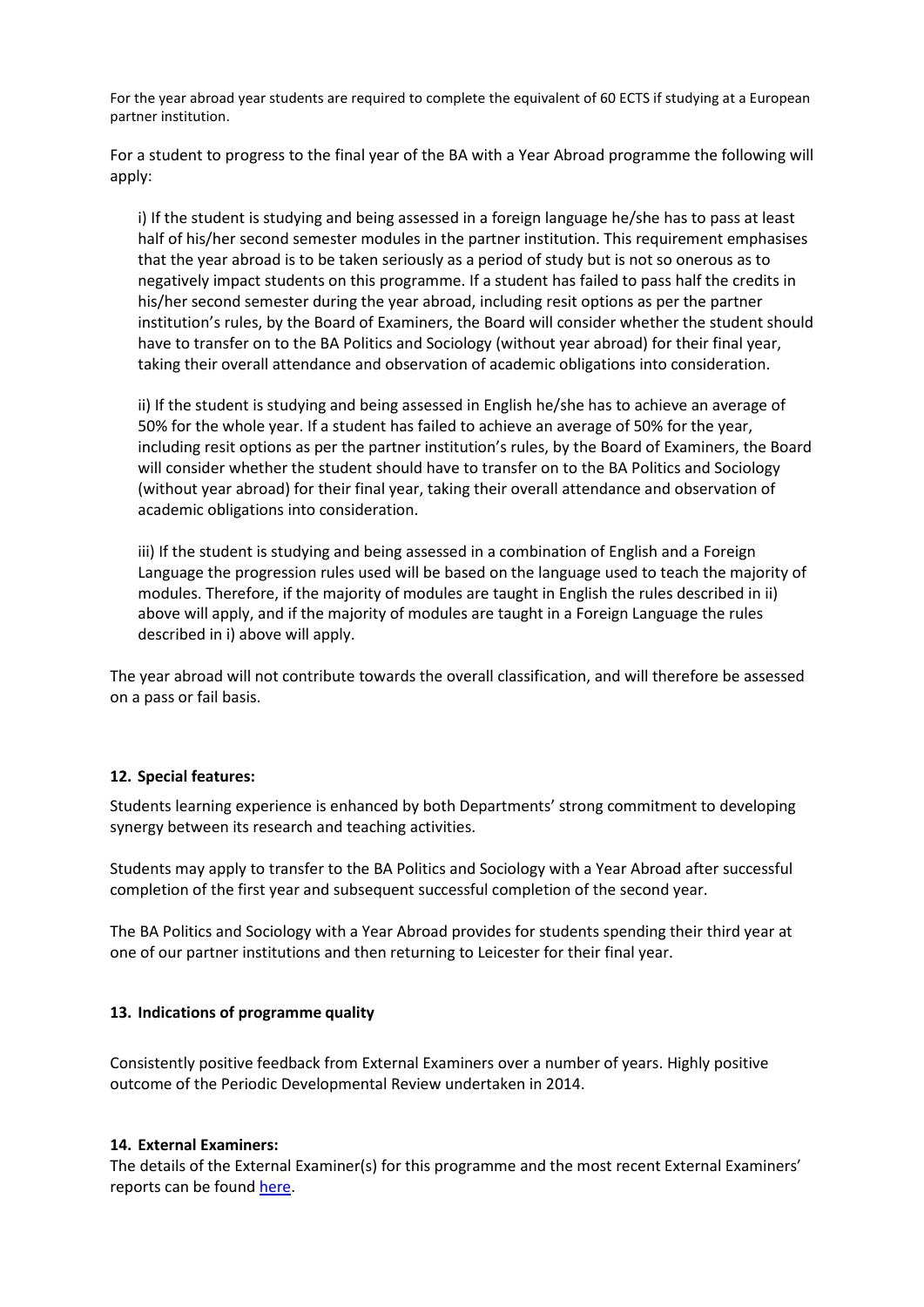|                     |                                              | <b>BA POLITICS AND SOCIOLOGY</b> |    |
|---------------------|----------------------------------------------|----------------------------------|----|
|                     | <b>FIRST YEAR MODULES</b>                    |                                  |    |
| <b>SEMESTER 1</b>   |                                              |                                  |    |
| <b>Core Modules</b> |                                              |                                  |    |
| PL1019              | POLITICS, POWER AND ETHICS                   |                                  | 15 |
| PL1119              | CASE STUDIES IN POLITICS, POWER AND ETHICS   |                                  | 15 |
| SY1004              | SOCIOLOGY: A BEGINNER'S GUIDE                |                                  | 30 |
|                     |                                              | <b>Semester Total</b>            | 60 |
| <b>SEMESTER 2</b>   |                                              |                                  |    |
| <b>Core Modules</b> |                                              |                                  |    |
| SY1002              | SOCIETY IN TRANSFORMATION                    | 30                               |    |
|                     | And Two Optional Modules in Politics from:   |                                  |    |
| PL1011              | POLITICAL CONCEPTS                           |                                  | 15 |
| PL1012              | COMPARATIVE EUROPEAN POLITICS                |                                  | 15 |
| PL1021              | POWER IN THE WORLD ECONOMY                   |                                  | 15 |
|                     |                                              | <b>Semester Total</b>            | 60 |
|                     | <b>SECOND YEAR MODULES</b>                   |                                  |    |
| <b>SEMESTER 1</b>   |                                              |                                  |    |
|                     |                                              |                                  |    |
| <b>Core Module:</b> |                                              |                                  |    |
| PL2094              | POLITICAL ANALYSIS 1                         |                                  | 15 |
|                     | Two Optional Modules in Sociology from:      |                                  |    |
|                     | MS2011 Digital Media and Everyday Life       |                                  | 15 |
| SY2091              | LIVE SOCIOLOGY                               |                                  | 15 |
| SY2094              | <b>GENDER AND SOCIETY</b>                    |                                  | 15 |
| SY2099              | THE POLITICS OF BEAUTY                       | 15                               |    |
| SY2078              | SOCIOLOGICAL THEORY EXPLORED                 |                                  | 15 |
|                     | And One Optional Module in Politics from:    |                                  |    |
| PL2011              | POLITICAL IDEAS                              |                                  | 15 |
| PL2019              | THE MAKING OF CONTEMPORARY US FOREIGN POLICY | 15                               |    |
| PL2020              | POLITICAL PARTIES IN CONTEMPORARY BRITAIN    |                                  | 15 |
| PL2021              | SEX AND GENDER IN GLOBAL POLITICS            |                                  | 15 |
| PL2029              | POLITICS OF THE GLOBAL SOUTH                 |                                  | 15 |
|                     |                                              |                                  |    |

### **Appendix 1: Programme structure** (programme regulations)

**Semester Total 60**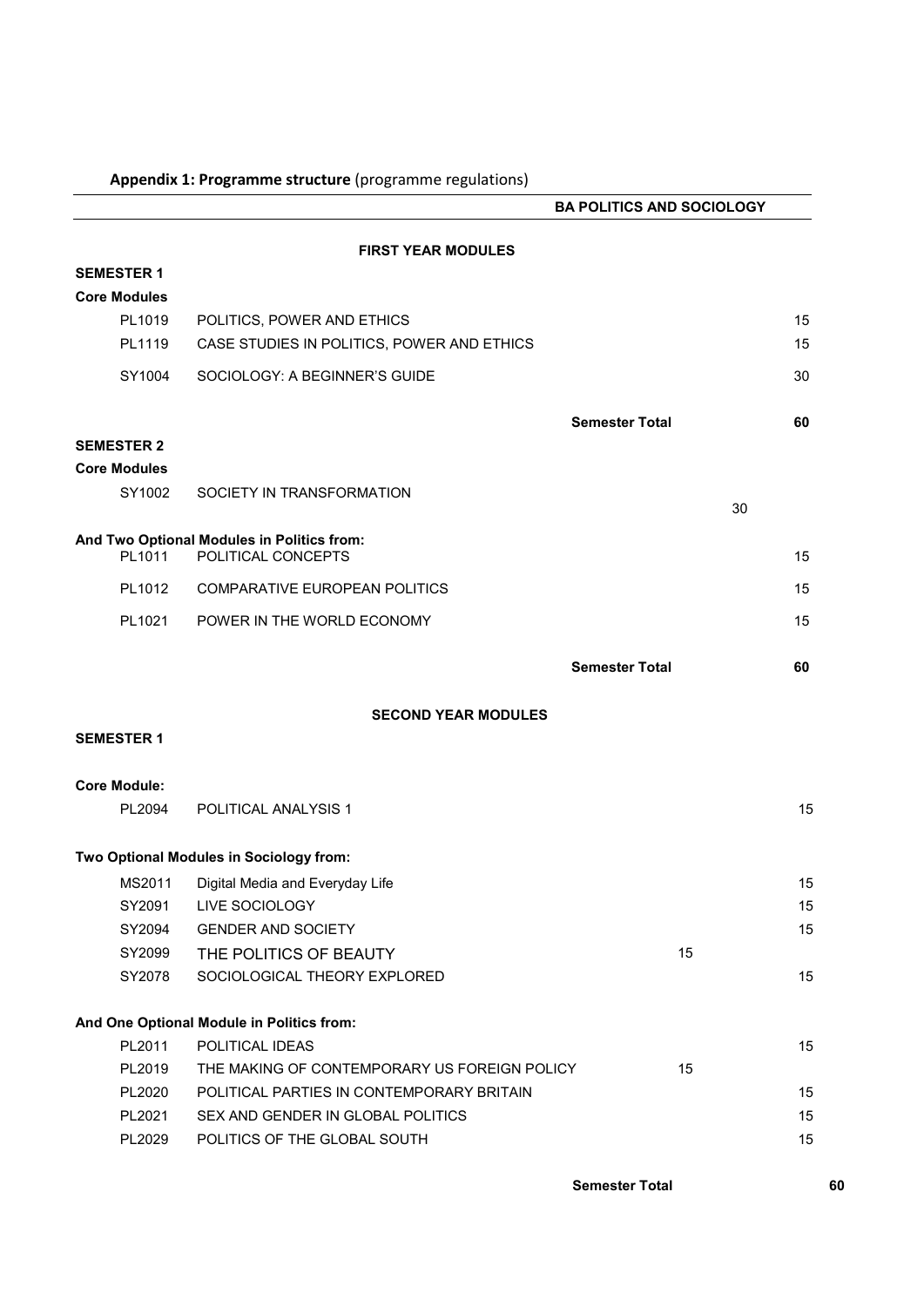#### **SEMESTER 2**

| <b>Core Module</b> |                            |                                                                                                                             |          |
|--------------------|----------------------------|-----------------------------------------------------------------------------------------------------------------------------|----------|
|                    | PL2095                     | POLITICAL ANALYSIS 2                                                                                                        | 15       |
|                    |                            | One Optional Module in Politics from:                                                                                       |          |
|                    | PL2016                     | EUROPEAN UNION POLITICS                                                                                                     | 15       |
|                    | PL2022<br>PL2024<br>PL2027 | Foreign Policy Analysis<br><b>GOVERNING SOCIETIES IN CONFLICT</b><br>CONTEMPORARY POLITICAL PHILOSOPHY: THEORIES OF JUSTICE | 15<br>15 |
|                    | PL2028                     | LATIN AMERICAN POLITICS                                                                                                     | 15       |
|                    |                            | And Two Optional Modules in Sociology from:                                                                                 |          |
|                    | SY2083                     | SOCIOLOGY OF FASHION<br>15                                                                                                  |          |
|                    | SY2088                     | <b>VICTIMS AND OFFENDERS</b>                                                                                                | 15       |
|                    | SY2089                     | WORK, EMPLOYMENT AND SOCIETY                                                                                                | 15       |
|                    | SY2061                     | JAPAN: CULTURE, HISTORY AND POWER                                                                                           | 15       |
|                    | SY2012                     | New Youth, Young Adulthood and Society                                                                                      | 15       |
|                    | SY2098                     | SOCIOLOGY THROUGH LITERATURE AND FILM                                                                                       | 15       |

**THIRD YEAR MODULES**

**Semester Total 60**

### **SEMESTER 1**

| <b>Core Modules</b>     |                                                                                                                                                    |                       |    |
|-------------------------|----------------------------------------------------------------------------------------------------------------------------------------------------|-----------------------|----|
|                         | <b>FITHER</b>                                                                                                                                      |                       |    |
| SY3042                  | SOCIOLOGY RESEARCH PROJECT (Part 1)                                                                                                                |                       | 30 |
|                         | 0R                                                                                                                                                 |                       |    |
| PI 3094                 | <b>POLITICS DISSERTATION 1</b>                                                                                                                     |                       | 15 |
| <b>Optional Modules</b> |                                                                                                                                                    |                       |    |
|                         | TWO OPTIONAL MODULES IF STUDENT IS TAKING A SOCIOLOGY<br>DISSERTATION, OR THREE OPTIONAL MODULES IF STUDENT IS TAKING<br>A POLITICS DISSERTATION * |                       |    |
|                         |                                                                                                                                                    | <b>Semester Total</b> | 60 |

### **SEMESTER 2**

#### **Core Modules**

|                         | <b>FITHER</b>                                                   |       |
|-------------------------|-----------------------------------------------------------------|-------|
| SY3042                  | SOCIOLOGY RESEARCH PROJECT (Part 2)                             | 30    |
|                         | OR                                                              |       |
| PI 3095                 | POLITICS DISSERTATION 2                                         | 30    |
| <b>Optional Modules</b> |                                                                 |       |
|                         | TWO OPTIONAL MODULES CHOSEN FROM APPROVED                       | 15.15 |
|                         | <b>POLITICS/INTERNATIONAL RELATIONS AND SOCIOLOGY MODULES *</b> |       |

**Semester Total 60** *\* Note*: Students' choice of optional modules must result in a total of 60 credits of Sociology modules and 60 credits of Politics modules for the third year as a whole.

#### **FINAL YEAR OPTIONS**

#### *SEMESTER 1*

Politics & International Relations modules (all 15 credits): PL3060 FEMINISM<br>PL3071 THE AMER THE AMERICAN PRESIDENCY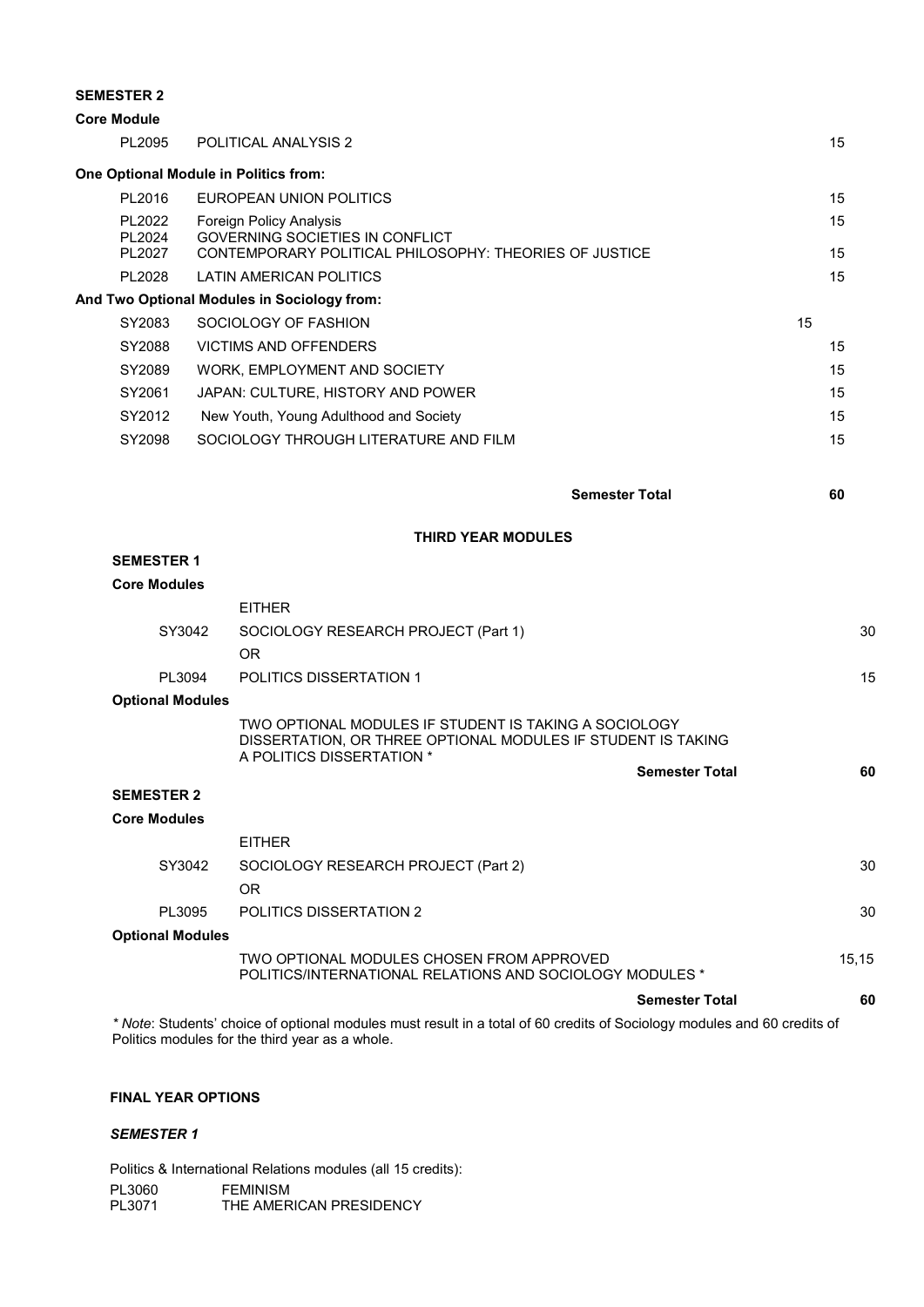- PL3103 THE POLITICS OF WAR AND PEACE: NORTHERN IRELAND AFTER 1972
- PL3106 PARLIAMENTARY STUDIES<br>PL3107 BREXIT AND BRITISH POLIT
- PL3107 BREXIT AND BRITISH POLITICS<br>PL3122 THE POLITICAL LEGACIES OF C
- PL3122 THE POLITICAL LEGACIES OF CONFLICT IN NORTHERN IRELAND<br>PL3140 CLIMATE CHANGE: ETHICS, ISSUES, JUSTICE CLIMATE CHANGE: ETHICS, ISSUES, JUSTICE
- PL3142 POLITICS OF THE INTERNATIONAL DRUG TRADE
- PL3143 INTERNATIONAL MIGRATION IN THE AGE OF SECURITISATION
- PL3146 CORRUPTION, INFORMALITY AND SCANDALS

Sociology modules (all 15 credits):

| SY3090<br>DRUGS AND SOCIETY |  |
|-----------------------------|--|

SY3100 SOCIAL PSYCHOLOGY

#### *SEMESTER 2*

|        | Politics & International Relations modules (all 15 credits): |
|--------|--------------------------------------------------------------|
| PL3076 | POLITICS AND THE ENVIRONMENT                                 |
| PL3098 | THE CONSERVATIVES: CRISIS AND RECOVERY                       |
| PL3114 | AMERICAN POLITICAL DEVELOPMENT                               |
| PL3118 | <b>GLOBAL JUSTICE AND HUMAN RIGHTS</b>                       |
| PL3121 | THE POLITICS OF SLAVERY                                      |
| PL3122 | THE POLITICAL LEGACIES OF CONFLICT IN NORTHERN IRELAND       |
| PL3127 | POLITICAL PARTICIPATION IN BRITAIN                           |
| PL3136 | DEMOCRACY AND EU MEMBERSHIP IN POST-COMMUNIST EUROPE         |

Sociology modules (all 15 credits):

| SY3057 | FOOTBALL AND SOCIETY                  |
|--------|---------------------------------------|
| SY3093 | SPACE, PLACE AND CONTEMPORARY CULTURE |
| SY3094 | THE AUTO/BIOGRAPHICAL SOCIETY         |
| SY3095 | SOCIOLOGY OF HEALTH AND ILLNESS       |
| SY3096 | GROWING UP AND GROWING OLDER          |
| SY3098 | THE GLOBAL SEX TRADE                  |
|        |                                       |

*Students' choice of optional modules must result in a total of 60 credits of Sociology modules and 60 credits of Politics modules for the third year as a whole.*

#### For those on a Year Abroad

The third year will be spent abroad either taking approved courses amounting to 120 Leicester credits in an institution associated with the Department of Politics and International Relations under the Erasmus framework student mobility programme, (European institutions), or under the University's Study Abroad programme (institutions outside the European Union). Students will be required to complete the approved courses satisfactorily. Passing examinations in those courses shall be regarded as evidence of the students having completed them satisfactorily. Students who, in the opinion of the Board of Examiners, have not satisfactorily followed the approved courses at the overseas institution will not normally be allowed to proceed to the final year of the course, but may be permitted to transfer to the final year of BA Politics and Sociology without year abroad.

The year abroad will not contribute towards the overall classification, and will therefore be assessed on a pass or fail basis.

List of partner institutions:

[Université de Liege, Belgium](https://www.ulg.ac.be/cms/c_5000/en/home)

[Justus-Liebig-Universität Giessen, Germany](http://www.uni-giessen.de/) 

[Univerzita Komenského](http://www.uniba.sk/) Bratislava, Slovakia